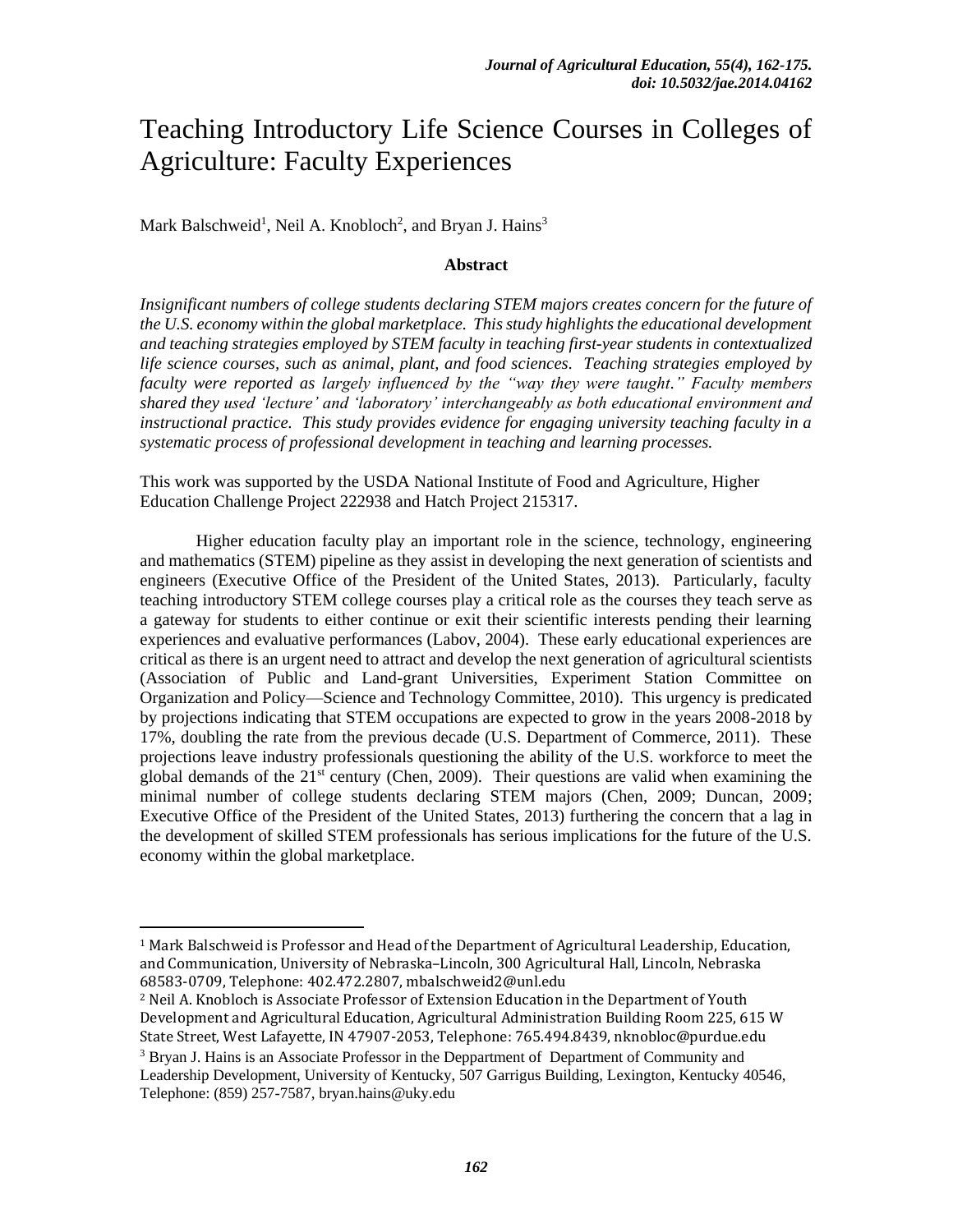When evaluating students' college experiences, it is best to begin with the introductory course. Introductory science courses provide college students with their first scientific impression and experience in a college classroom. Labov (2004) stated that for many students:

Introductory science courses often give undergraduates their first and, for many students, their last formal exposure to a deeper understanding of science. Thus, introductory courses might be the only opportunity to provide a basic level of scientific literacy for the educated lay public. (p. 212)

Students should be engaged to learn science within these courses. Kuh, Cruce, Shoup and Kinzie (2008) found that educationally purposeful activities that engage students are positively related to academic outcomes such as first-year student grades and persistence between the first and second year of college. If professors are one of the greatest influences on learning (Umbach & Wawrzynski, 2005), it is imperative to understand how professors think about the content and the methods they use to help students learn content and concepts in specific domains. Bok (2005) criticized higher education because there is little to no discussion about how professors teach. Current teaching practices in higher education rely heavily upon the transmission of knowledge by an expert at the front of the class (Conti, 2004), and is a method that higher education faculty learned well through observing the teachers they had while sitting in classes as a student (Lortie, 1975).

#### **Conceptual Framework**

The conceptual framework for this study was informed by two foundational educational theories; Lortie's theory of apprenticeship of observation (1975) and Schön's theory of reflective practice (1987). Lortie states that unlike many other occupations, teachers' socialization into the profession starts when they are students. Many faculty have the mindset 'teaching is lecture' so embedded in their schema that it becomes difficult to perceive any other method of instruction. As a result, not only do faculty 'do what they were taught to do' but they continue the cycle by training their STEM undergraduate and graduate students, and future faculty members in this same instructional paradigm. In addition, Schön (1987) posits that examining teaching reflectively is a means of developmental insight and can provide a basis for professional development. If faculty members can reflect upon their own beliefs about teaching and learning it could lead to faculty awareness of a need for further development.

We chose to look specifically at three contexts within the life sciences as a means to better understand how faculty facilitate learning in introductory courses in animal science, food science, and plant science. We were particularly interested in how these introductory life science courses might help students learn in contextualized STEM learning experiences. Cruce et al. (2006) suggested that their findings on the impact of effective educational practices "may be particularly important for those students who enter postsecondary education with the least educational capital" (p. 379).

#### **Post-secondary Emphasis on Teaching and Reflection**

Faculty who teach in U.S. colleges and universities, typically, are not pedagogically prepared and they begin teaching as untenured faculty without prior experiences or formal training in teaching and learning (Academy of Distinguished Teachers, 2002; Murray, 1987; Scarlett, 2004; Whaley & Wickler, 1992). Some faculty do not see the need to improve their teaching, and the professional climate that is informed by rewards and promotion does not place teaching quality on the same level as research and publications (Scarlett, 2004). However, there is more emphasis on improving the undergraduate student experience as universities are responding to stakeholder pressures of accountability (Menges & Austin, 2001). As such, some faculty consider teaching an important activity of their careers (Altbach  $&$  Lewis, 1997), and reflect on their teaching as they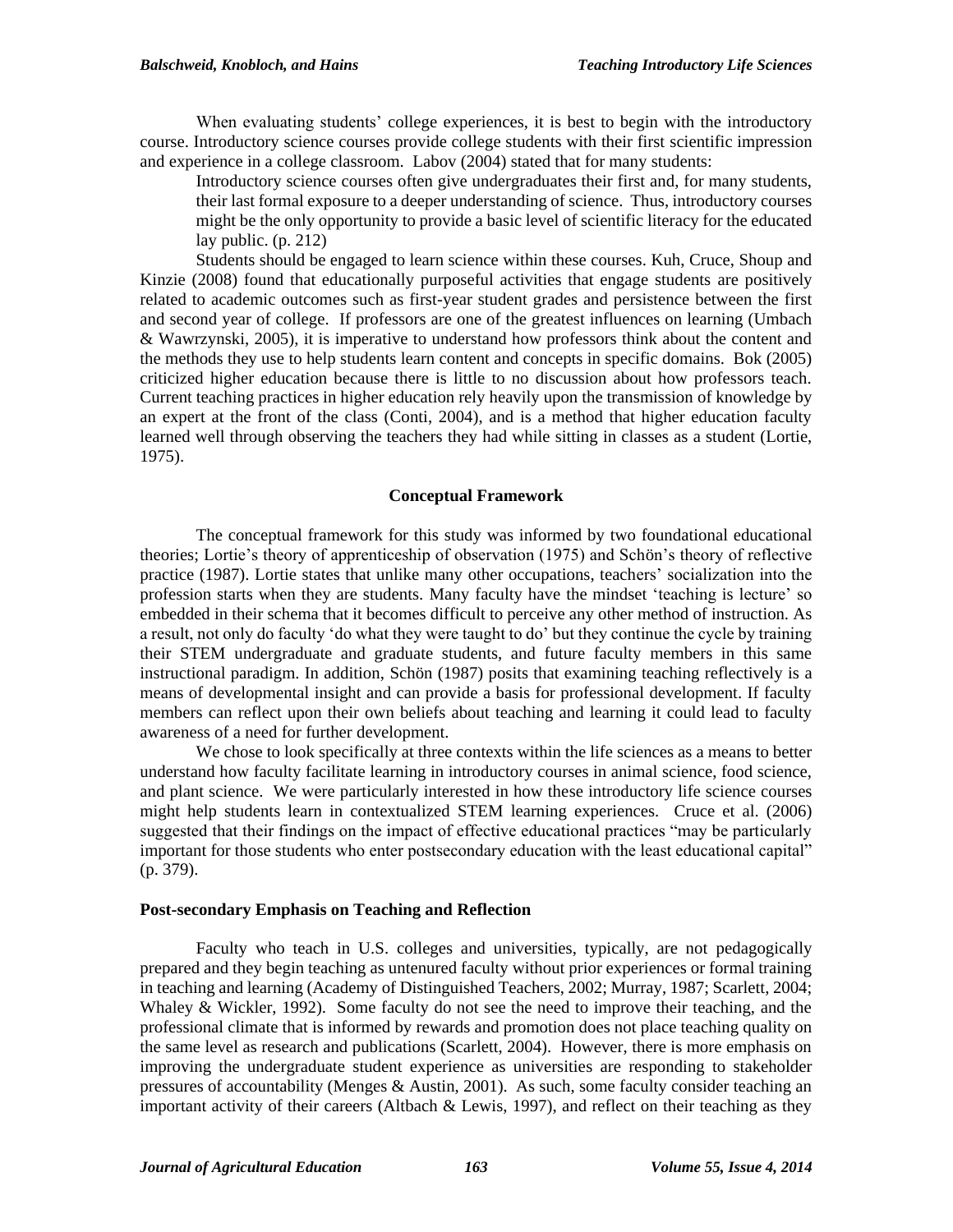engage in faculty development activities (Hubball, Collins & Pratt, 2005). The development of teaching capacity is highly personal, contextual, and experiential (Kreber, 2002). As such, a person's beliefs, values, and motivations play an important role in developing teachers (Pryor, Sloan, & Amobi, 2007), and reflection plays an important role in that development (Scanlon, Care, & Udod, 2002; Schön, 1987).

# Teaching Within the Agrisciences

Teaching plays an important role in academic institutions, yet research overshadows teaching in many universities. A limited number of studies have investigated teaching faculty's perceptions in agricultural disciplines in higher education (Davis & Beyrouty, 1995; Dooley & Murphy, 2000; Wardlow & Johnson, 1999). Davis and Beyrouty (1995) found that agriculture faculty believed teaching was a major mission of the university, were not adequately prepared to teach, and agreed they needed to change their teaching techniques. Wardlow and Johnson (1999, p. 53) found that agriculture faculty rated their abilities to teach using "more traditional activities such as lecture, demonstration, preparing teaching materials, and motivating students" as good to excellent, whereas they felt less capable in teaching using active learning strategies. Dooley and Murphy (2000) found that College of Agriculture faculty were more confident in their technical abilities than their methodological abilities to teach using educational technologies. Although a majority of the faculty did not understand how to use these technologies to teach, they valued the technologies and could see that they will be important to use in their teaching. In 2009, Harder, Roberts, Stedman, Thoron and Myers found that agriculture faculty were interested in faculty development programs to learn how to engage students in learning, teach critical thinking, lecture effectively, use effective questioning techniques, and use active learning strategies.

In summary, the literature identifies introductory courses as vital to student success and interest in moving forward (Kuh, Cruce, Shoup  $\&$  Kinzie, 2008). The significance of this study is that it focuses on critically important introductory courses in the STEM pipeline and asks the question 'if these courses are so critical, how are they being taught?' The study further adds to the knowledge base as no study was found in the literature that investigated faculty beliefs and experiences about their teaching from a qualitative approach.

# **Purpose and Research Questions**

The purpose of this study was to investigate the origins of teaching practice for university faculty engaged in teaching introductory contextualized life science courses. The specific research questions were: (1) How did university faculty learn to teach college students in introductory animal science, food science and plant science courses? (2) What teaching methods did university faculty communicate that they use in teaching college students in introductory courses in animal science, food science, and plant science?

#### **Methods and Procedures**

This nested qualitative case study (Yin, 2009) involved seven, university faculty who taught introductory courses in one of three domains (animal science, food science or plant science) at two land-grant universities in two different states. The purposive sample consisted of the seven faculty members representing the entirety of faculty at the two, respective universities engaged in teaching introductory courses in animal science at one university, and food science and plant science at the second university (Patton, 2002). Universities were chosen because of their focus on STEM in agricultural contexts. Faculty who taught introductory courses in the three domains were chosen to participate in this study as part of a large curriculum development grant project. Faculty participants had achieved various stages within their academic careers from ranks of assistant professor to full professor. Lastly, two of the participants were recipients of teaching awards both institutionally and nationally.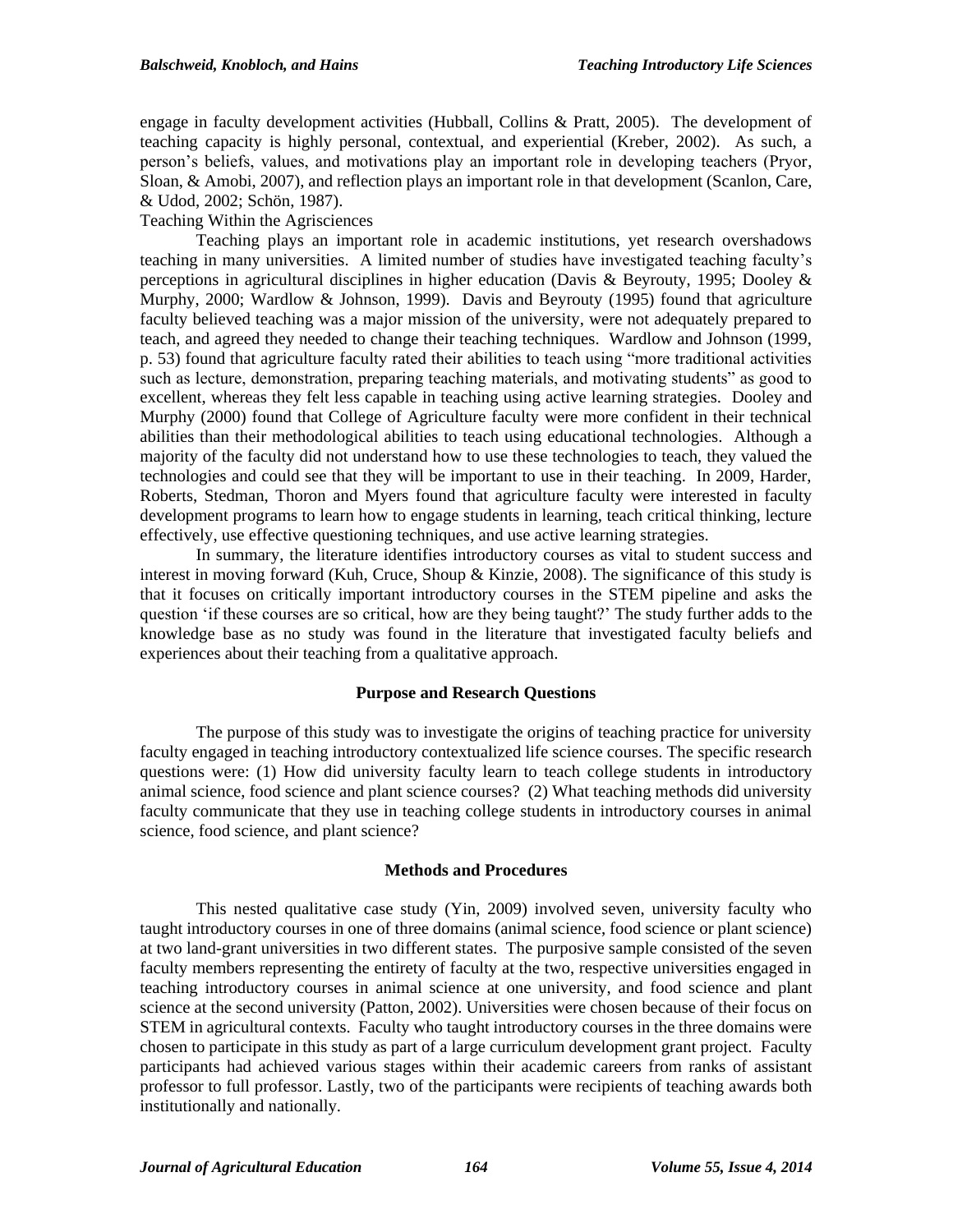A team of researchers with expertise in teacher professional development and educational research developed an interview protocol. Eighteen questions were developed to engage faculty in a semi-structured interview and help them reflect on their teaching beliefs and experiences (Patton, 2002). The protocol was field tested with faculty who were not participants in the study and minor edits were made based on feedback. The Institutional Review Boards approved the human subject protocol at each campus. Unique identifiers were assigned to faculty for confidentiality. Table 1 provides selected demographic variables for the faculty participating in the study.

Table 1

| Course Domain                   | <b>ID</b> Code                       | Gender | Race                         | Tenure Status & Rank        |  |
|---------------------------------|--------------------------------------|--------|------------------------------|-----------------------------|--|
| Animal Science                  | A1                                   | F      | White                        | Untenured/Asst.             |  |
|                                 | A2                                   | М      | White                        | Tenured/Prof.               |  |
| Food Science                    | F1                                   | F      | White                        | Untenured/Asst.             |  |
|                                 | F2                                   | F      | <b>Black</b>                 | Untenured/Asst.             |  |
| <b>Plant Science</b>            | P <sub>1</sub>                       | F      | White                        | Tenured/Assoc.              |  |
|                                 | P <sub>2</sub>                       | F      | White                        | Tenured/Assoc.              |  |
|                                 | P3                                   | М      | White                        | Untenured/Asst.             |  |
| <b>XT . A</b><br>$\blacksquare$ | $\cdot$ $\cdot$ $\sim$ $\sim$ $\sim$ |        | $\cdot$ $\sim$ $\sim$ $\sim$ | $\mathbf{r}$ c $\mathbf{r}$ |  |

*Selected Demographic Information for Faculty Teaching Introductory Life Science Courses*

Note: Asst. = Assistant Professor; Assoc.=Associate Professor; Prof.=Professor

Individual, face-to-face interviews were conducted with each faculty member in their office utilizing the semi-structured interview guide. One researcher conducted all interviews to maintain consistency. Interviews were audio recorded and lasted approximately 60 minutes. Audio recordings were then transcribed, and participants (aka, members) checked transcripts for accuracy and completeness, and confirmed the results when edits were completed (Gall, Gall & Borg, 2003). Transcripts were analyzed by the team of researchers using open and axial coding (Patton, 2002). Next, central concepts, main ideas, and related responses were analyzed to create thematic categories and eventually assertions (Glesne, 2011). Subjectivity was minimized as peer debriefing was conducted throughout the entire coding process, enhancing inter-rater reliability (Patton, 2002). Trustworthiness and confirmability were established by continuously returning to the original data and clarifying responses from faculty participants (Denzin, 1984). Researcher Perceptivity, Bias and Limitations

In qualitative studies it is important to communicate the perspectives from which the researchers approached the investigation (Creswell, 2009) and to articulate potential researcher bias and limitations of the study (Patton, 2002). In this case, the authors are considered experts in the teaching and learning phenomenon possessing Ph.D. degrees in education and having been engaged in classroom teaching, teacher education, and teacher professional development for their professional careers. In addition, the authors possess their Ph. D. degrees in the subject matter context of the study (agricultural life science education). Five of the seven, university faculty involved in the study have been colleagues and collaborators with one or more of the authors on other teaching and learning activities or university related educational projects. Lastly, it can be argued that the authors were biased in their assessment of agricultural life science instruction at the university level based upon their education and experiences. There are three mitigating factors refuting this claim. First, the faculty participants involved in the study had the opportunity to read and review the transcripted interviews for accuracy. Second, authors conducted regular peer debriefing sessions to monitor potential biases and challenge assumptions. And third, the authors maintain that there are several studies, referenced in the introduction, calling for improved teaching in university STEM courses. It is from this perspective that the researchers conducted this study.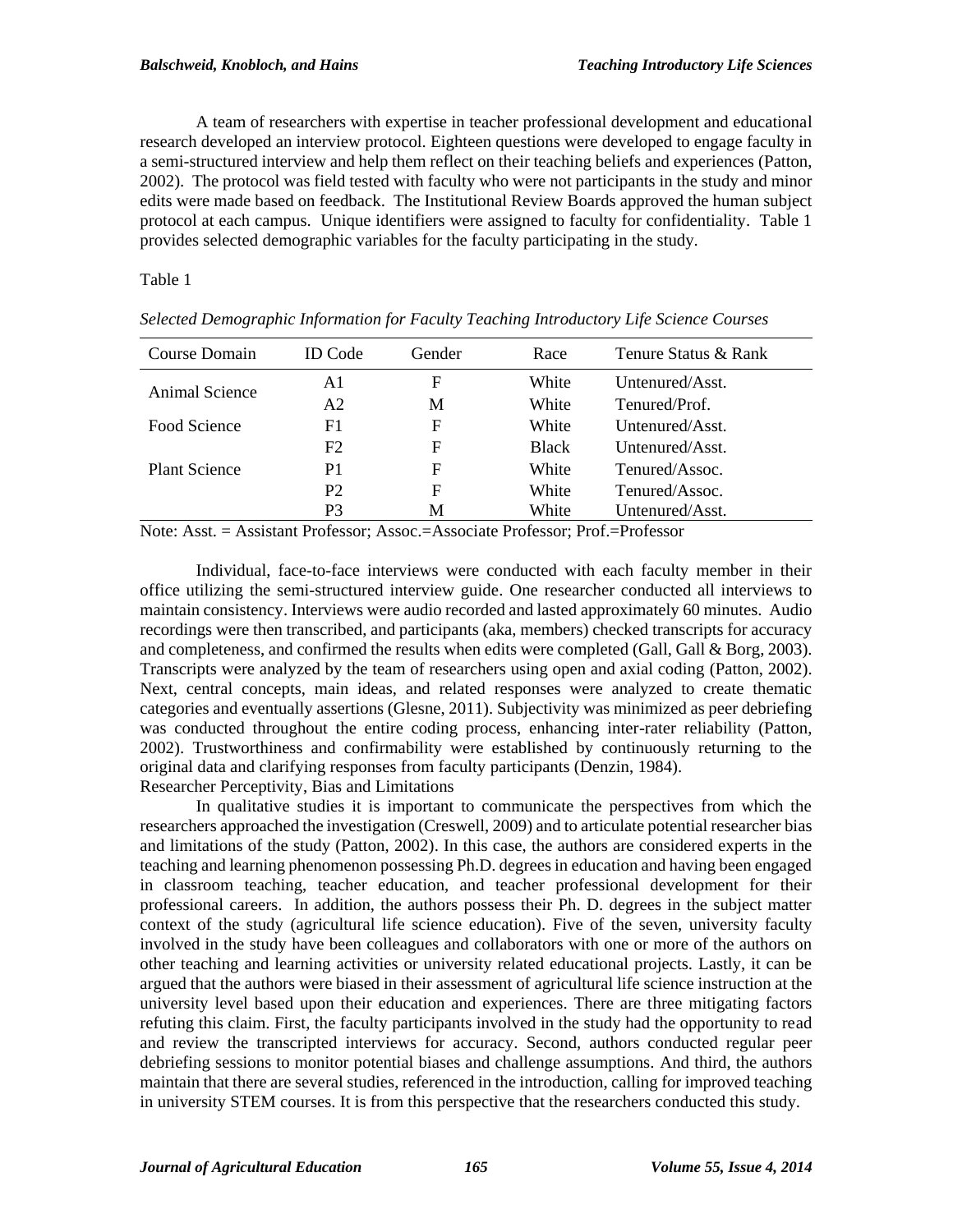This study has obvious limitations consistent with qualitative approaches for collecting data through observations and interviews. Interview data, while collected in the respective faculty offices, represented a point in time. The nature of interview data has limitations of its own including "recall error, reactivity of the interviewee to the interviewer, and self-serving responses" (Patton, 2002, p. 306).

In addition, no classroom or laboratory observations were conducted in this study. This is a limitation as we relied upon the perception of the faculty to tell us the allocation of their time devoted to various teaching techniques. And finally, no data were collected from students or teaching assistants engaged in the courses.

#### **Results, Findings, and Discussion**

# **Research Question One: How Do Faculty Learn Instructional Methods?**

Our initial research question assessed how university faculty learned to teach first year college students in introductory animal science, food science and plant science courses. Upon completion of analysis, we were able to assert: *All participants professed having limited or no formal educational training regarding teaching practices*. This assertion was supported by three axial categories derived from the data. Supporting categories included: 1) Informal observation; 2) Class inheritance; 3) Intuitive instruction. The quotes contained herein are representative of a larger data set.

**Informal observation.** Several participants indicated they learned methods of instruction through informal observation; however, the context for observation varied among faculty. Many faculty credited their current teaching practice to methods observed and experienced during their undergraduate and graduate education. Two faculty discussed implementing methods that they believed to be beneficial to them during their undergraduate training, *"I found useful some things I learned as a student from the instructors I had related to well"* (A2). And another added similarly, *"Largely they're the methods that were used by my previous professors that I found to be effective"* (P3). Finally, one instructor implied lecture as being the traditional method for instruction within her discipline, *"Lecture is how I was taught"* (P1).

Student-instructor observation at the university was not the only method of informal learning. Two faculty utilized their peers as observational resources after becoming established in their academic roles, *"When we [my former department] moved agricultural education into the department, voilà! Look, I have all these people who know how to teach, would you teach me something?"* (P1). And a second faculty member stated *"It's mostly just watching others or what I think is good to pick from them"* (A2). In the absence of formal training, informal observation seemed to have the greatest influence on participant teaching methods.

**Class inheritance.** Aside from informal teaching observation, two faculty members described being thrown into their instructional roles suddenly and unexpectedly. In each case, participants surprisingly inherited their course(s) from a previous instructor. They described their teaching experiences as being a "trial by fire" in that, *"The class was given to me as 'here's your pile of PowerPoint™ slides"* (P1). Another participant mimicked the instructional methods of their graduate faculty mentor, *"I was asked to teach a 300 student lecture course because my former supervisor was going on sabbatical … I tried to follow some of what I saw in him"* (F2). And, the same individual indicated when their supervisor permanently left the university *"He said here are my overheads—the course is yours"* (F2). Each response indicated lecture as being the primary educational method, leaving the new instructor with limited instructional preparation and/or guidance.

**Intuitive instruction.** During analysis, a third category emerged as participants began discussing innate feelings toward their teaching practice. This "intuitive ability" was best summarized using one instructor's response, *"I do some things that more or less come to me*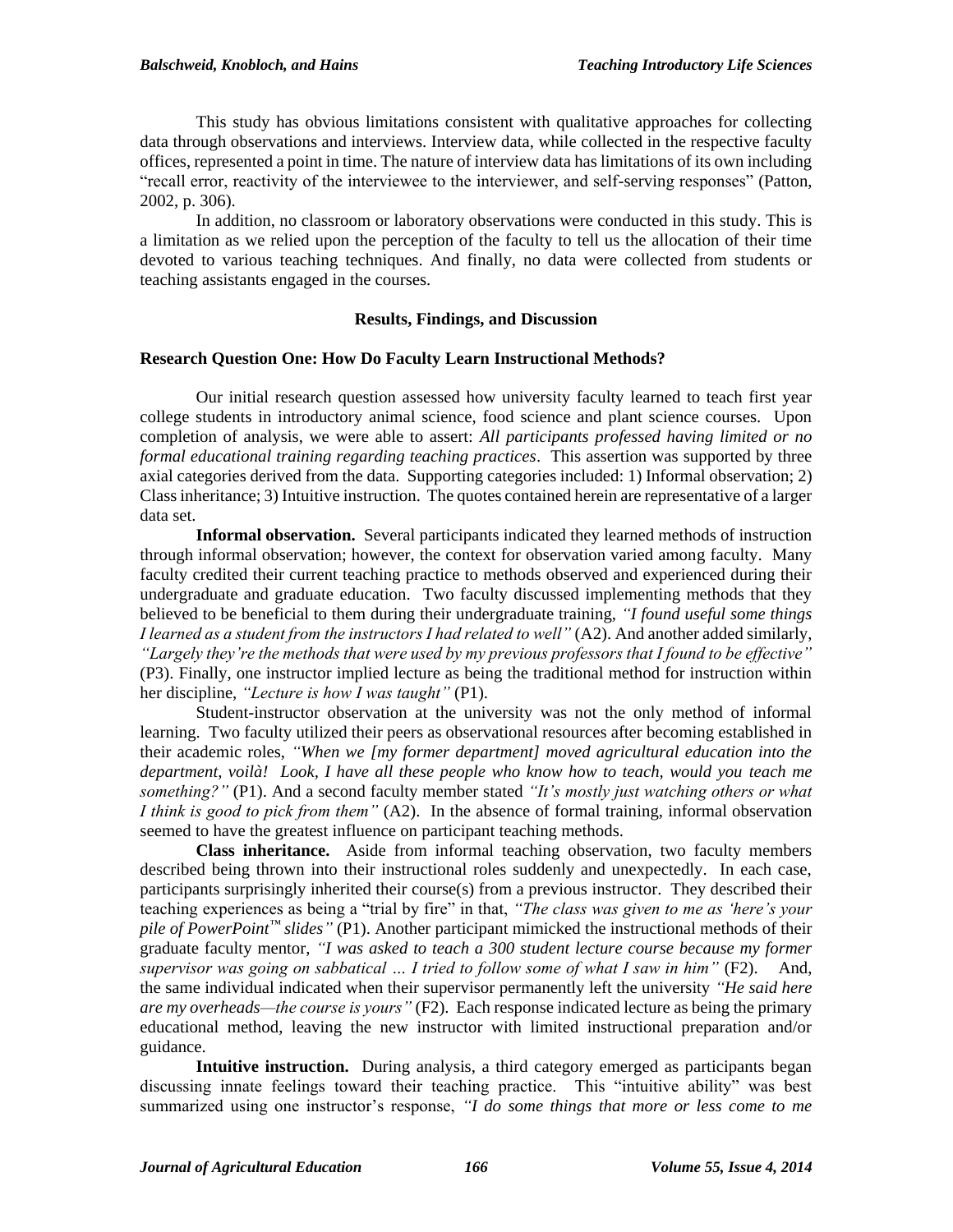*naturally, or that are kind of easy for me, and seem to work well"* (A2). Intuitive instruction emerged from two sub-categories, self-taught and trial and error. The following faculty responses support this finding.

*Self-taught.* Motivated by an inner desire to improve their educational practice, one participant used literary sources to ascertain diverse instructional methods, *"bringing in the case studies, the activities, the discussion, a lot of that had been self taught from reading methods articles"* (P1). In addition, membership in professional societies and reading peer-reviewed journals were found to be helpful, *"one of the big professional development things has been the National Science Teachers Association. They have some great books. They have the Journal of College Science Teaching, looking at some of that stuff"* (P1). It is important to note that while several instructors used observation as their primary source for instructional training, this faculty member used multiple sources to enhance her instructional delivery.

*Trial and error.* Throughout the interview, faculty discussed how they tested their instructional practice through trial and error. One instructor expressed being surprised by his students' response when he implemented a question and answer component to his class for the first time, *"That was my first experience of having people ask me questions and you'd just go, 'Wow, this is great, I'm having people ask me questions … I know exactly what you were wondering … and now I'm able to help you"* (P3). Another instructor spoke of being inspired by others at professional workshops then returning to her classroom to implement different methods*, "going to … workshops and hearing some of the cool things some people are doing and then trying to bring that back to try it out"* (P1). Overall, however, faculty were not ambitious in trying new teaching techniques and they seemed to lack the confidence to try new methods.

# **Research Question Two: What Methods do Science Faculty use in Introductory Courses?**

We developed our second research question to gain a deeper understanding of instructional methods used by university faculty to teach introductory courses. Two assertions developed as faculty discussed their beliefs and practices regarding their teaching methods. The first assertion: *Educational environment influenced instruction*, was emphasized by beliefs that the lecture hall was used for delivering traditional lectures, and no other teaching methods really took place there. In fact, the majority of participants viewed the lecture hall as both a location and an instructional practice. Moreover, "hands-on" or "active learning" teaching methods were restricted to the lab section for each course.

The majority of faculty believed they differentiated their instruction using both teachercentered and student-centered techniques. However, after discussing their instructional practice, we were able to assert that: The majority of instructional practices described were teacher-centered. The following axial categories further illustrate and support our assertion that the majority of teaching methods used are teacher-centered.

**The lecture hall as a location and method of teaching**. The first thematic category encapsulates faculty perceptions of the lecture hall as being an educational environment, location and teaching method. One participant best articulated the belief that the physical aspects of a "lecture hall" mandate the instructional method "lecture":

*I am in a large auditorium. Not a very stimulating environment and [there is] no aisle way in the center so I cannot get in and out toward the students. In there I am stuck behind the podium and I have slides. And so it is basic, traditional lecture.* (A1)

Another instructor described her use of lecture using PowerPoint™ as a variant to her counterpart's traditional lecture within the lecture hall:

*I use primarily lecture. I still do PowerPoint™. Dr. … has thrown the PowerPoint™ slides in the trash and just lectures … but he just got tired of the whole thing, the whining and the fussing and the whole thing. I haven't been brave enough to do that yet.* (P1).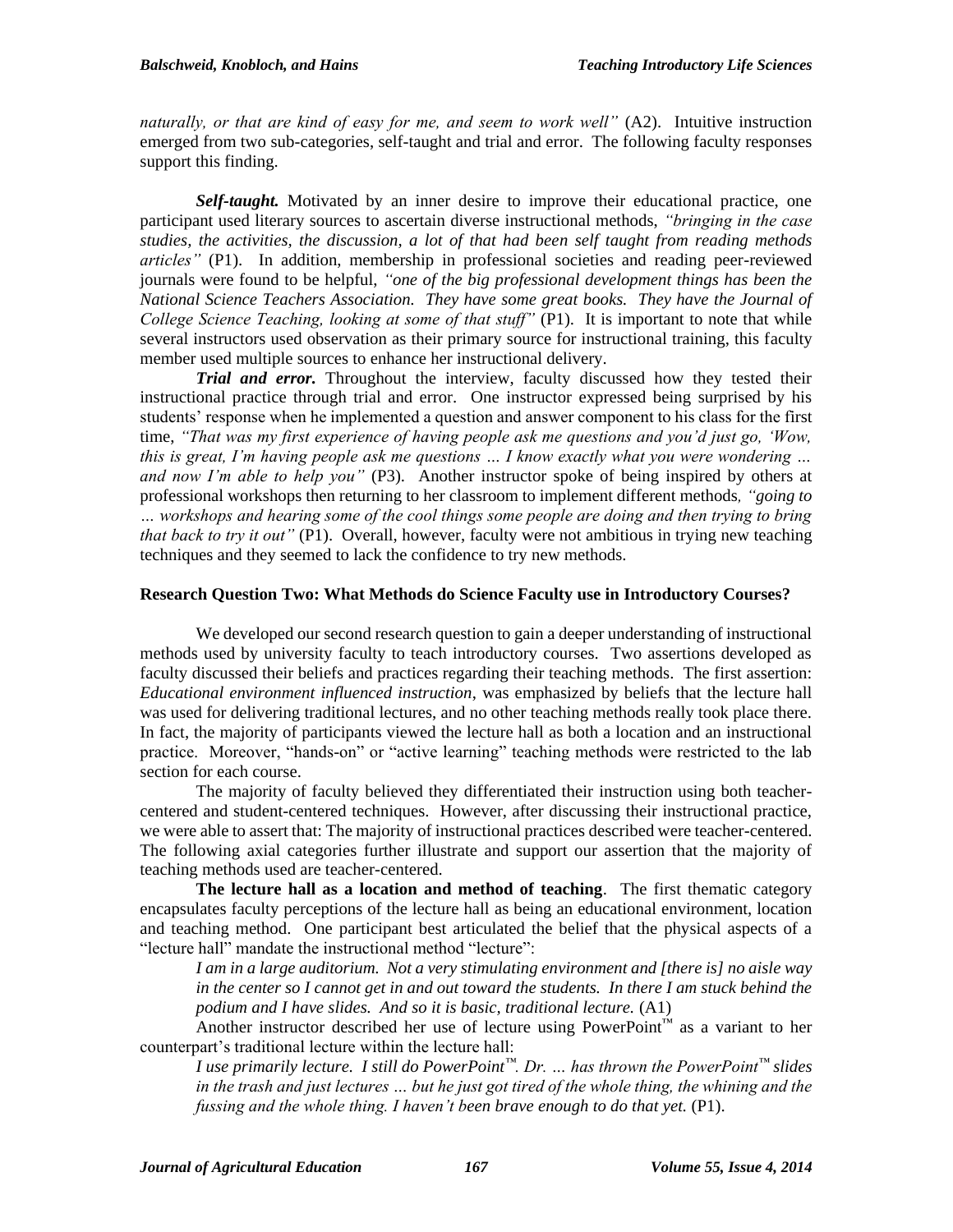We found her perspective to be particularly interesting in that she viewed traditional lecture instruction to be more bold than her lecture using PowerPoint™ hybrid instruction.

Another faculty participant further emphasized the belief that lecture-based instruction was practiced within the lecture hall. As part of his practice, he was able to enhance his lecture instruction by infusing animations within his lecture using PowerPoint™. Moreover, he hoped to engage his students by providing incomplete PowerPoint<sup>™</sup> notes for his students:

*In the lecture portion I have a set of PowerPoint™ slides that I use. The students get those handouts a week before that particular lecture. Not all of the information is on the particular slide so I use a tablet PC to write the information on ... I can advance through a set of slides to make an animation happen that diffuses a complex topic that breaks it down into these simple steps that they can then grasp.* (P3)

**Instructional diversification within the lecture hall.** In an effort to diversify instruction within the lecture hall, faculty members voiced their use of a variety of instructional techniques. The first included question and answer and classroom discussion:

*I keep the classroom very dialogue based. My class is very vocal and will converse with me. I walk around the lecture hall. I'm not in any one particular location. The students converse with me regularly, even up in the cheap seats; they'll still answer questions.* (P3)

The second category of instructional variance included the use of case studies and/or current events, one faculty member stated, *"I have a couple of very specific activities that I do with them every semester. I do the biotech case studies … right before Thanksgiving"* (P1). Other faculty discussed the use of current events as relevant cases or examples for their instructional content:

*We talk about current events, especially when we talk about microbes. In some of the cases you see with peanut butter, with the salmonella, I try to bring some of those things and ask "what have you heard about this?" You know, "how does this relate to what you've heard in the news with the salmonella outbreak in peanut butter?* (F1)

The use of current events as a method of instruction was echoed by another faculty participant:

*We have a discussion going on about something that came out in the newspaper. Let's say that it's a controversy about high fructose corn syrup, or about a food additive, or food irradiation is bad for you and things like that.* (F2)

Distinct from her peers, one faculty member indicated how she infused her international experiences into her lectures in the form of storytelling and/or case studies, *"I have written a few examples internationally from different experiences in agronomy, and I would bring those examples in as a project in the course, as part of something they would do"* (P2).

With a desire to get her students moving in class, one instructor revealed her method for physically engaging her students within the lecture hall through an active learning technique:

*I actually have an activity where I make them do a seed necklace. They get their little seed in a plastic bag on Tuesday and I say you bring it back to class on Thursday and draw it on your quiz and you'll get extra credit. What better way to learn about seed germination than to have it in your hand, looking at what happens?* (P1)

We found it noteworthy that this instructor, who sought out multiple teaching method sources, also implemented multiple engaging methods within her lecture.

Another participant designed a scholarly poster session where students applied what they learned in lecture to a practical context. The session included a question and answer time with peers and faculty experts within their department:

*They have to work on that topic and make a poster ... at the end of the semester and the* last week of classes, I bring poster boards downstairs in the main floor, and all of the *students come. And then I invite everyone from the food science department. It's like a poster session. And I have other faculty go in and ask them questions about their topic and a lot of the posters are very creative.* (F2)

Finally, faculty viewed field trips as an extension of the lecture educational environment.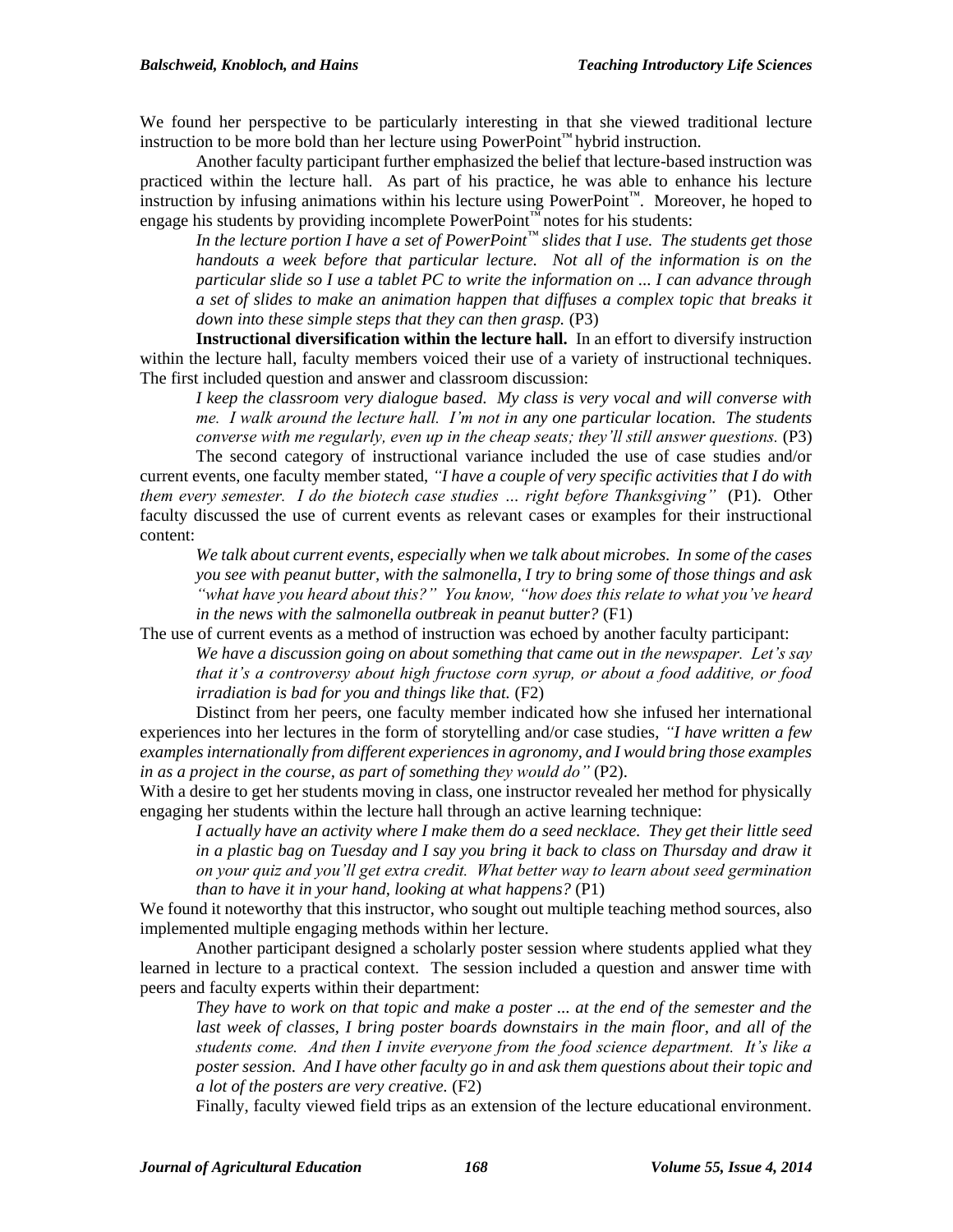They perceived the location of the field trip as being a place where lecture meets real world application:

*[I] take them to places for field trips, to a meat packing plant with animals being slaughtered, food being processed ... It is like "boom" this is where our food comes from. So it is a very rude awakening but we all get on the bus together and we talk about it on our way in and talk about what we saw on the way back - to process it a little bit.* (A1)

A second faculty member reiterated this thought by providing that:

*We do field trips. I take them to (a local processor) where they take them through the whole processing plant. They get to see everything!* (F1)

It is evident that participants viewed "lecture" as having several meanings. First, it was viewed as a physical location where their course was taught. Next, faculty perceived lecture as an educational environment that influenced their instructional practice. This was the case with the physical lecture hall layout as well as the educational extension of field trips. Lastly, participants viewed lecture as a method for instruction.

As part of their instruction many faculty described using a variety of methods to enhance their lecture. These methods included technological enhancement, discussion or question and answer, case studies or current events, storytelling, active learning, and scholarly presentations. While many of these methods assist in further engaging the learner, they are often considered to be more teacher-centered than student-centered.

**The laboratory setting as a location and teaching method.** The second thematic category summarized faculty perceptions of the laboratory. As previously discussed, the majority defined the lab as an educational environment, location and teaching method. However, the instructional methods used in the laboratory varied. A majority of participants professed using the laboratory as a venue to teach students technical skills, specifically using direct instruction. Such skills included calibrating microscopes, dissection techniques, experiment preparation, and DNA extraction:

*We do microscope work and they grow plants, they look at plants, they measure plants, they do experiments with different pot sizes and different soil volume. We have a mineral and nutrition experiment where we take nutrients away, we give them too much and they have to observe and see what happens. We have one with growth regulators, when we spray them. I ask them 'do they get big? Do they get small? Can I shrink the plant by spraying it with something?' We don't shrink plants, we're not magicians, what really happens?* (P1)

Another faculty participant added similarly:

*They're using microscopes, dissecting plants, doing experiments, running gels, extracting DNA, so it's very much an active process.* (P3)

In an effort to enhance instructional variability, animal science faculty discussed using both demonstration and problem-solving instruction as part of their instructional practice:

*With the labs I will typically make a few open remarks where the students will come up front and stand around the table in front of the chalkboard. We will go through the skeleton and let's say we dissect the digestive tract. I will dissect the pig's digestive tract on the big table first, and they are all around and they see how I go through the parts systematically. That then gives them the base knowledge to go back and work with the ruminant tract, and be able to see how it is different as they go through all those different parts.* (A2)

Adding further evidence to this approach, the other animal science faculty participant added:

*When I get them in the lab, I do not give them too much information up front. Then they have to cut it open and figure it out and go back to the references. Some of the kids get carried away and want to go find the eye bones and the tongue bones.* (A1)

The hybrid demonstration or problem-solving technique seemed to enhance student learning on two fronts. First, students had to solve a problem by transferring their digestive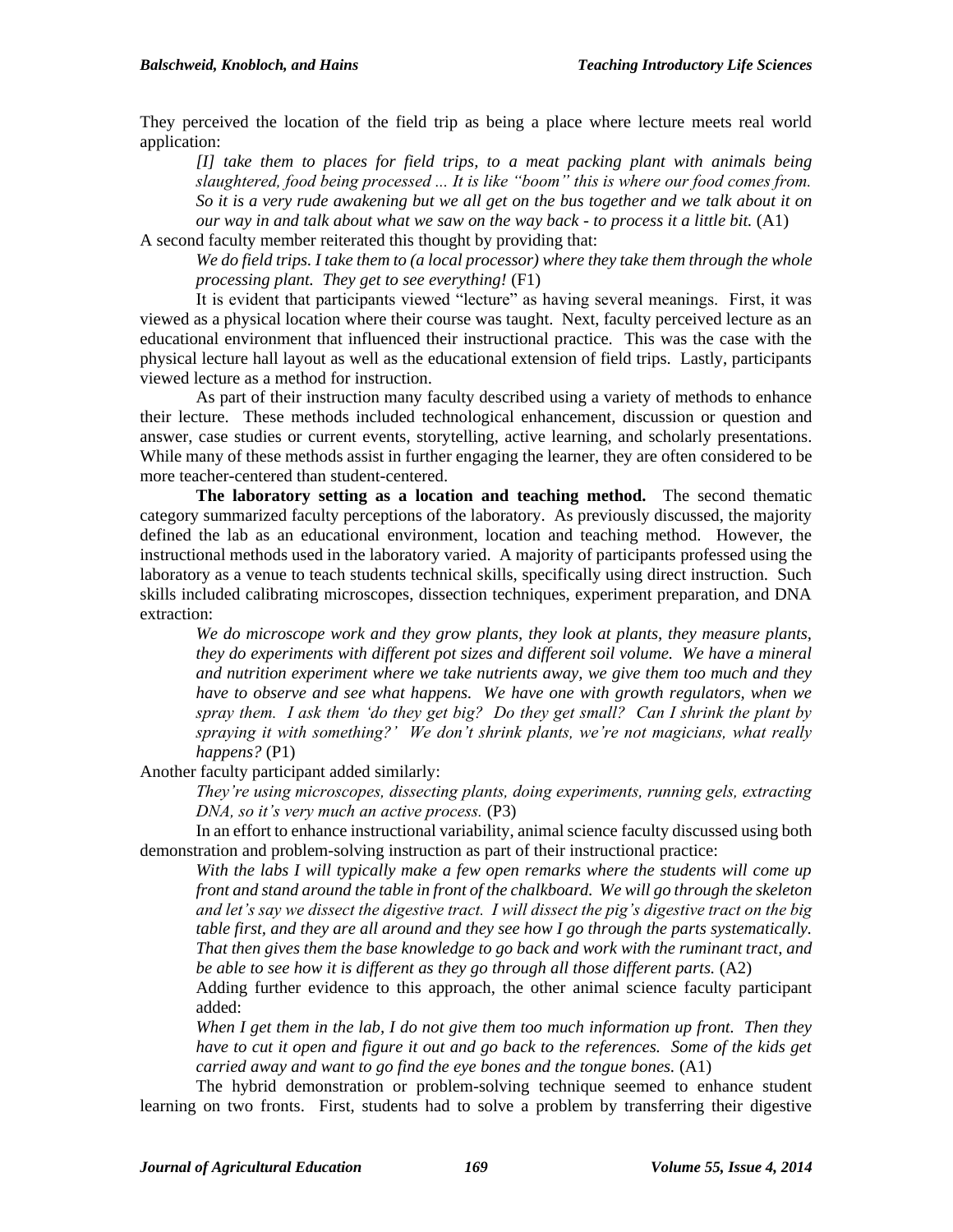knowledge from that of a pig to a ruminant system in a systematic way. Second, a few students seemed to be motivated by the opportunity to apply their knowledge gained in lecture as they explored anatomy beyond the scope of the assignment.

Faculty in food science also used problem-solving techniques utilizing ice cream as the educational context. One faculty member described how they manipulated the laboratory environment to create multiple problems that students needed to work through and evaluate.

*I have one group go through the normal process of making ice cream the way it's supposed to be, and then I'll have one lab that uses half-and-half milk instead of whole milk so now the fat content has changed. As far as processing I might say, well the normal procedure uses x amount of sugar, I modify it and add three times as much sugar. What does that do to the freezing process? How does that affect the freezing time? It depresses it, right? Because it's going to take longer to freeze since there's more sugar. So they get to see the impact of ingredients and processing methods on the final product quality.* (F1)

Other faculty provided less structure in their laboratory instructional practice. One plant science instructor used inquiry-based instruction, further shifting the responsibility of learning to the students:

*On homework, where they have a problem situation and they have to identify that problem, maybe there is no right answer so that they feel they can think through and logically tell me what they are thinking. So I know if their logic goes closer to the reality of the problem or further away.* (P2)

It is important to note that not only did the instructor use inquiry-based learning to focus on the scientific process with her students; she also used it to evaluate the base knowledge and learner process of her students.

**Teaching methods outside of the classroom.** During data analysis, a third category emerged. This category was distinct in that it did not include teaching methods used in either the lecture or laboratory component of participant courses. This thematic category includes the promotion of student learning outside the confines of the previously described educational settings. Methods implemented by faculty within this category included small group work and virtual workgroups:

*I use online virtual work groups using Blackboard Vista™ … we may have a discussion going on about something that came out in the newspaper… I put the students in random groups so I don't select who goes into which group. In real life you don't choose who you get to work with so I make them do that.* (F2)

Providing evidence of their use of small groups, one faculty member added:

*I use group [small group] study. I have them do a group assignment that was part of the photosynthesis and respiration homework. I tell them that they can work in groups, however, they have to independently turn in the assignment so that they can learn from each other.* (P2)

Faculty implemented both virtual and face-to-face group work assignments as they identified a need for students to socialize and learn from each other. More specifically, the food science professor used group work to prepare students for situations they may face in their respective professions.

Most of the teaching methods were deemed to be teacher-centered. Even though participants viewed their educational practice as being more "hands on" in the laboratory, the faculty members involved were more concerned with what they were teaching as opposed to what students were learning. Comments from faculty throughout the interviews focused mostly on what they were doing in the classroom relative to teaching. Little or no time was spent focusing on the activities of the learners in their classes. Table 2 provides a brief summary of the emergent themes for each research question.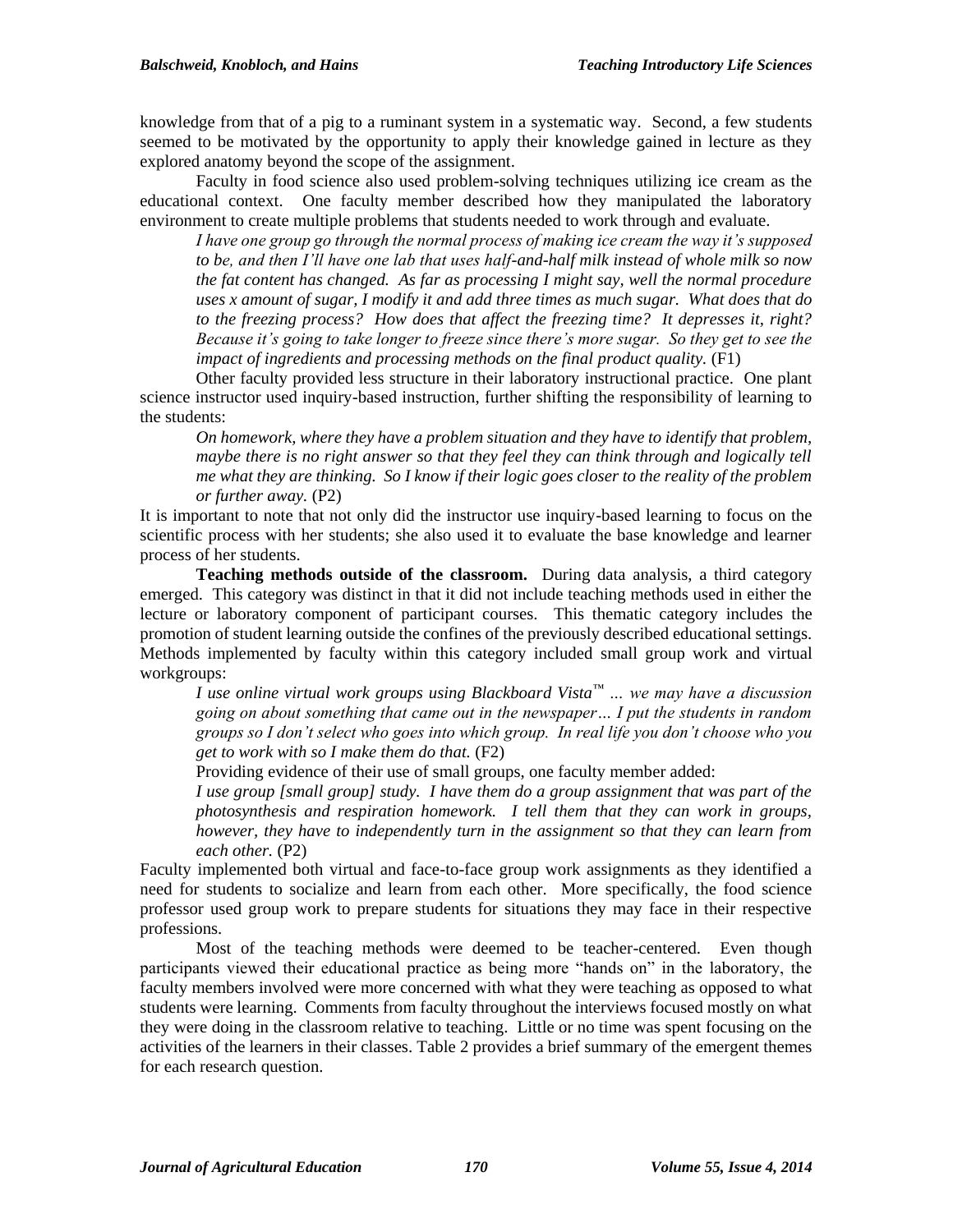## Table 2

| <b>Research Question</b>                                              | <b>Emergent Themes</b>                                                                                                                                                                                                                 |
|-----------------------------------------------------------------------|----------------------------------------------------------------------------------------------------------------------------------------------------------------------------------------------------------------------------------------|
| 1. How Do Faculty Learn<br><b>Instructional Methods?</b>              | a. Informal observation<br><b>b.</b> Class inheritance<br>c. Intuitive instruction $-$ self-taught, trial-and-error                                                                                                                    |
| 2. What Methods Do Science<br>Faculty Use in Introductory<br>Courses? | a. The lecture hall as a location and method of teaching<br>b. Instructional diversification within the lecture hall<br>c. The laboratory setting as a location and teaching<br>method<br>d. Teaching methods outside of the classroom |

*Summary of Themes For Each Research Question*

# **Conclusions and Recommendations**

In our quest to examine how agricultural life science faculty learned to teach and then apply instructional methods, we were able to identify three conclusions (i.e., assertions). First, we concluded participants had little or no formal training in educational teaching methods. This assertion substantiated what has been known for decades—faculty are not prepared to teach and they learn to teach by trial and error (Academy of Distinguished Teachers, 2002; Davis & Beyrouty, 1995; Murray, 1987; Scarlett, 2004; Whaley & Wickler, 1992). In lieu of formal instruction, faculty professed acquiring instructional methods through informal observations. However, the foci of their observations varied. Several participants replicated teaching methods experienced from their undergraduate and graduate education. This conclusion supported Lortie's theory of apprenticeship of observation (1975). Yet, one participant took her training one step further by individually exploring several literary sources, professional organizations, peers who were formally trained in educational delivery, and educational workshops. Overall, faculty expressed a sense of pride in surviving the "trial by fire" approach to learning effective teaching strategies and exhibited motivation that teaching was an important role as a professor (Altbach & Lewis, 1997; Davis & Beyrouty, 1995).

Results indicated faculty had limited to no access to resources concerning instructional training. Therefore, it is recommended that instructional programming for both current and future faculty consisting of elements of learner-centered instruction be developed using contextualized examples rather than broad-based pedagogical application. More specifically, programs concentrating on faculty instructional development could adapt the practices modeled, and as they are experienced, within the plant, animal and food science courses. Finally, faculty development specialists should consider the developmental stage of the participating faculty (inexperienced, reflective practitioner, other). In this way, instructional strategies could vary for graduate teaching assistants, novice faculty, and veteran professors.

Our second conclusion pertained to *participants' perception of lecture and laboratory as a location, educational environment and teaching practice*. Participants assumed that all instruction within the lecture hall, whether discussion-based, question and answer, or case studies was considered "lecture." Similarly, the laboratory setting was the location to deliver "hands-on" teaching techniques, which applied lecture content to practical context. Even if the technique was a demonstration, the fact that it occurs in the laboratory made it a "lab." This way of thinking demonstrated by the participants supports the proposition that teaching is a highly contextualized experience (Kreber, 2002). As such, faculty considered "lecture and laboratory" as their teaching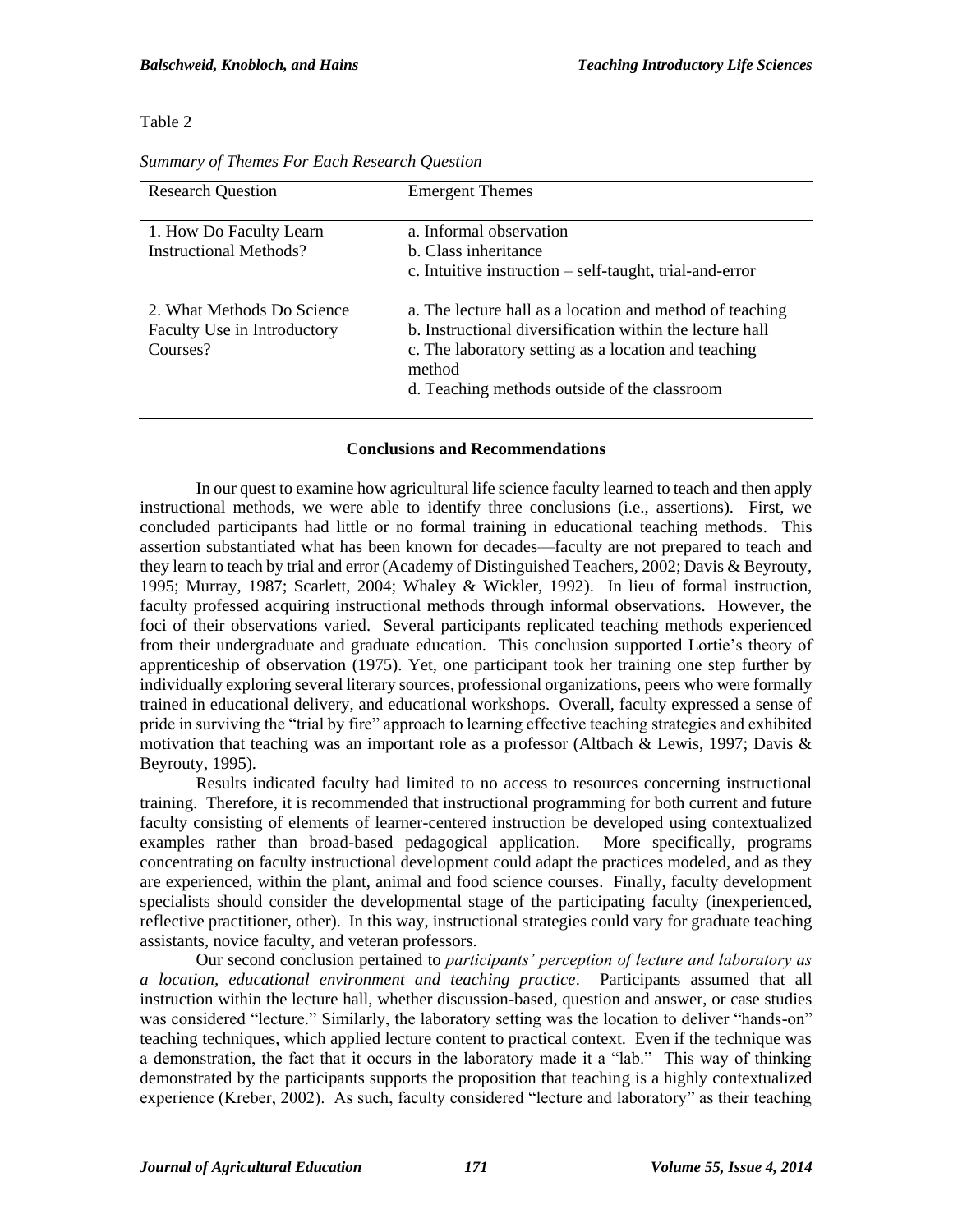experience—location, environment, and practice.

Little distinction was given to the specific teaching methodology in the minds of the participating faculty, it was based upon the location where the instruction took place that gave a technique its designation. To further illustrate, during interviews, participants had to be prompted to think of specific teaching methods that they used other than lecture while in the lecture hall. Even though they were aware of techniques such as using current events, problem solving, and discussion, they were unable to articulate these as being different than lecture since they occurred in the lecture hall. The same was true for the laboratory setting. This may suggest that faculty in this study were not as reflective about their practice as informed by scholarly teaching (Hubball, Collins & Pratt, 2005).

It was evident that epistemological and linguistic barriers exist between educational disciplines and science educational practice at the collegiate level. Further research is needed to gain a deeper understanding of the mental frameworks that inform how life science faculty teach, which is supported by Pryor, Sloan, and Amobi (2007). This includes a broader examination of faculty knowledge and understanding of educational delivery and practice.

Finally, data revealed that the *majority of instruction described was teacher-centered*. In all but one case, faculty viewed their teaching strategies through the lens of their own challenges in getting their course information taught, while focusing heavily on the ease of content delivery (i.e., lecture). This conclusion supported Conti's (2004) assertion that lecture is "currently the dominant approach throughout all levels of education in North America" (p.77), and Liu, Qiao, and Liu's (2006) finding that 80% of graduate teaching assistants were teacher-centered. Further, Wardlow and Johnson (1999) found that faculty in a college of agriculture felt most comfortable with traditional teaching methods such as lecture and discussion. Consistent with Lortie's theory of apprenticeship of observation (1975), the teaching strategies employed by the faculty were largely influenced by the 'way they were taught.' This theory has important implications when applied to university faculty, many with no formal education in the teaching and learning process and who were trained in a heavily lecture based educational system (Estes, 2004).

Regardless of the teaching method used, faculty viewed student reactions to their teaching as secondary to what was comfortable or what allowed them to cover the course material efficiently. While there was some variability in instructional delivery in both the lecture and laboratory portions of their courses, the majority of instructional practice described was deemed to be teacher-centered when transposed along a teacher-centered/student-centered continuum (Conti, 2004). Faculty play a major role in what students experience in classrooms (Umbach & Wawrzynski, 2005), and this is particularly important for introductory college courses that serve as gateways for students pursuing STEM majors and careers (Labov, 2004) and particularly for students who may be least prepared to pursue STEM careers (Cruce, Wolniak, Seifert, & Pascarella, 2006).

In an effort to enhance the effectiveness of participant instructional delivery, we recommend faculty be taught to apply several student learning theories with a specified course in mind. Although faculty used multiple teaching methods in their introductory science courses, faculty struggled to articulate an understanding for how each of the methods contributed to their students' comprehension of course material. Reflection plays an important role in teacher development (Scanlon, Care, & Udod, 2002; Schön, 1987) and exploration of these theories may assist faculty in associating student-learning processes with content delivery. Life science faculty and education faculty should collaboratively engage in discussions surrounding the responsibilities associated with student learning. Venues and discussions such as these could be fruitful in developing philosophies and practices pertaining to the teacher-centered/student-centered continuum (O'Neill & McMahon, 2005). This recommendation is supported by Harder et al. (2009) who found that agriculture faculty were interested in faculty development programs to learn how to engage students in learning and use active learning strategies.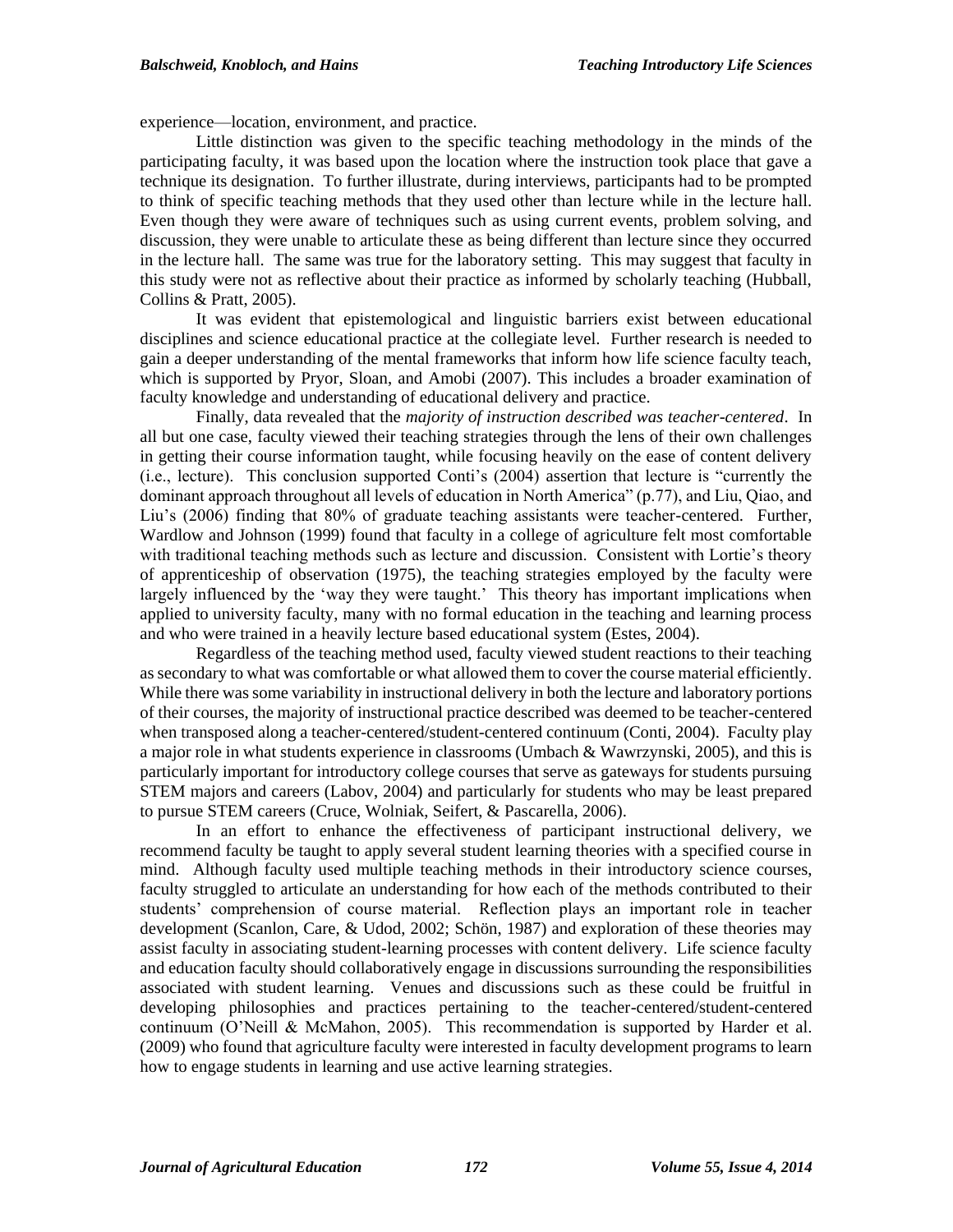When considering the importance of STEM education nationally, it is evident that an emphasis on faculty development in the understanding and use of learner-centered teaching strategies is needed. Faculty engaged in teaching students enrolled in university introductory science courses need to be equipped with the knowledge and skills to effectively facilitate student learning in STEM fields. In order to accomplish this, further study is needed to understand difficult science concepts in introductory courses that are challenging for students to learn and for teachers to teach in order to better comprehend the cognitive activities involved in this process.

#### **References**

- Academy of Distinguished Teachers (2002). Envisioning Education: Teaching and Student Learning at UNL. University of Nebraska – Lincoln.
- Altbach, P., & Lewis, L. (1997). 'The academic profession in international perspective', in Altbach, P. (ed.), *The International Academic Profession: Portraits of Fourteen Countries*. Princeton, NJ: Carnegie Foundation for the Advancement of Teaching, pp. 3– 48.
- Association of Public and Land-grant Universities (APLU), Experiment Station Committee on Organization and Policy—Science and Technology Committee. (2010). *A science roadmap for food and agriculture.* Retrieved June 27, 2012 from escop.ncsu.edu/docs/scienceroadmap.pdf
- Bok, D. (2005). *Our underachieving colleges: A candid look at how much students learn and why they should be learning more.* Princeton: Princeton University Press.
- Chen, X. (2009). *Students who study science, technology, engineering, and mathematics (STEM) in postsecondary education*. U.S. Department of Education, National Center for Educational Statistics. Retrieved June 27, 2012 from http://nces.ed.gov/pubs2009/2009161.pdf.
- Conti, G. J. (2004). Identifying your teaching style. In M. W. Galbraith (Ed.), *Adult Learning Methods: A Guide for Effective Instruction* (3rd ed., pp. 75-91). FL: Krieger Publishing Company.
- Creswell, J. W. (2009). *Research design: Qualitative, quantitative, and mixed methods approaches* (3rd ed.). Thousand Oaks, CA: Sage.
- Cruce, T. M., Wolniak, G. C., Seifert, T. A., & Pascarella, E. T. (2006). Impacts of good practices on cognitive development, learning orientations, and graduate degree plans during the first year of college. *Journal of College Student Development,* 47(4), 365-383.
- Davis, M., & Beyrouty, C. A. (1995). Teaching perceptions by a college of agriculture faculty. *Journal of Natural Resources and Life Sciences Education*, 24, 64-68.
- Denzin, N. (1984). *The research act.* Englewood Cliffs, NJ: Prentice Hall.
- Dooley, K. E., & Murphy, T. H. (2000). College of agriculture faculty perceptions of electronic technologies in teaching. Proceedings of the 27th National Agricultural Education Research Conference, San Diego, CA, USA.
- Duncan, A. (2009). Secretary Arne Duncan's remarks to the President's council of advisors on science and technology. Retrieved June 27, 2012 from http://www.ed.gov/news/speeches/2009/10/10232009.html
- Estes, C. A. (2004). Promoting student-centered learning in experiential education. *Journal of Experiential Education.* 27(2), 141-160.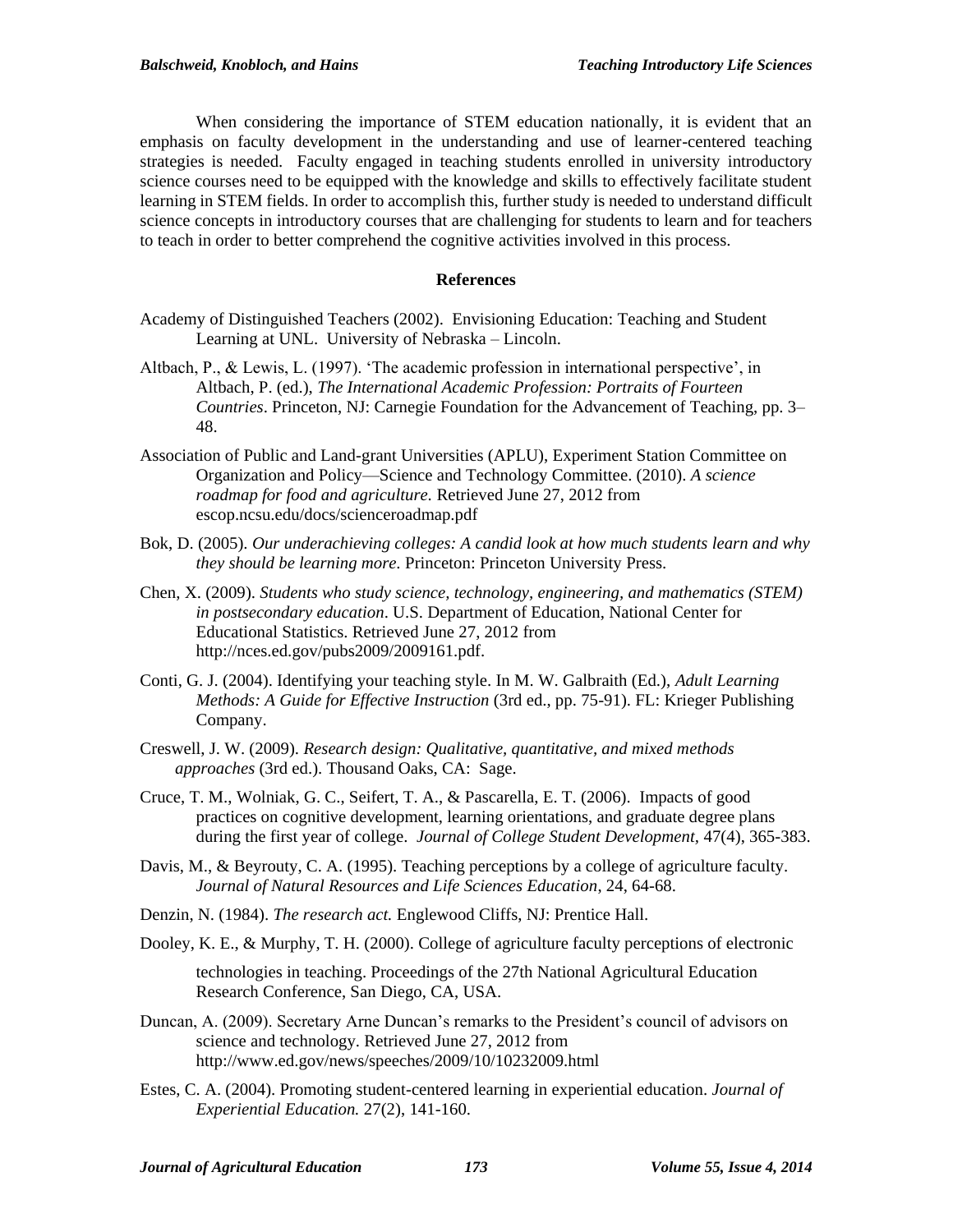- Executive Office of the President of the United States. National Science and Technology Council. A Report From the Committee on STEM Education (2013). Federal science, technology, engineering and mathematics (STEM) education: 5- year strategic plan.
- Gall, M. D., Gall, J. P. & Borg, W. R. (2003). *Educational research: An introduction* (7<sup>th</sup> ed.). White Plains, NY: Longman Publishers USA.
- Glesne, C. (2011). *Becoming qualitative researchers: An introduction* (4th ed.). Boston: Pearson.
- Harder, A., Roberts, T. G., Stedman, N. L. P., Thoron, A., & Myers, B. E. (2009). An analysis of the teaching competencies of agricultural and life sciences faculty. *NACTA Journal*, 53(4), 49-55.
- Hubball, H., Collins, J. & Pratt, D. (2005). Enhancing reflective teaching practices: Implications for faculty development programs. *Canadian Journal of Higher Education*, 35(3), 57-81.
- Kreber, C. (2002). Teaching excellence, teaching expertise and the scholarship of teaching. *Innovative Higher Education*, 27(1), 5–23.
- Kuh, G. D., Cruce, T. M., Shoup, R., & Kinzie, J. (2008). Unmasking the effects of student engagement on first-year college grades and persistence. *The Journal of Higher Education*, 79(5), 540-563. DOI: 10.1353/jhe.0.0019
- Labov, J. B. (2004). From the National Academies: The challenges and opportunities for improving undergraduate science education through introductory courses. *Cell Biology* Education, 3, 212-214.
- Liu, R., Qiao, X., & Liu, Y. (2006). A paradigm shift of learner-centered teaching style: Reality or illusion? *Arizona Working Papers in Second Language Acquisition and Teaching*, 13, 77–91.
- Lortie, D. (1975). *Schoolteacher: a Sociological Study*. Chicago: University of Chicago Press.
- Menges, R. J., & Austin, A. E. (2001). Teaching in higher education. In V. Richardson (Ed.), *Handbook of research on teaching* (4<sup>th</sup> ed., pp. 1122-1156). Washington DC: AERA.
- Murray, H. G. (1987). Impact of student instructional ratings on quality of teaching in higher

education. Paper presented at the American Educational Research Association, Washington, DC.

- O'Neill, G., & McMahon, T. (2005). Student-centered learning: What does it mean for students and lecturers? In *Emerging Issues in the Practice of University Learning and Teaching* (pp. 27-36). Dublin: AISHE.
- Patton, M. Q. (2002). *Qualitative Research and Evaluation Methods*. Thousand Oaks, CA: Sage Publications, Inc.
- Pryor, C. R., Sloan, K., & Amobi, F. (2007). Three professors' teaching philosophy of education: Strategies and considerations for undergraduate courses. *The Journal of*

*Scholarship of Teaching and Learning*, 7(1) 77-101.

- Scanlan, J. M., Care, W.D., & Udod, S. (2002). Unraveling the unknowns of reflection in classroom teaching. *Journal of Advanced Nursing*, 38, 136-143.
- Scarlett, M. (2004). *The great rip-off in American education: Undergrads underserved*. Amherst, NY: Prometheus Books.
- Schön, D. (1987). *Educating the reflective practitioner*. San Francisco: Jossey-Bass, 1987.